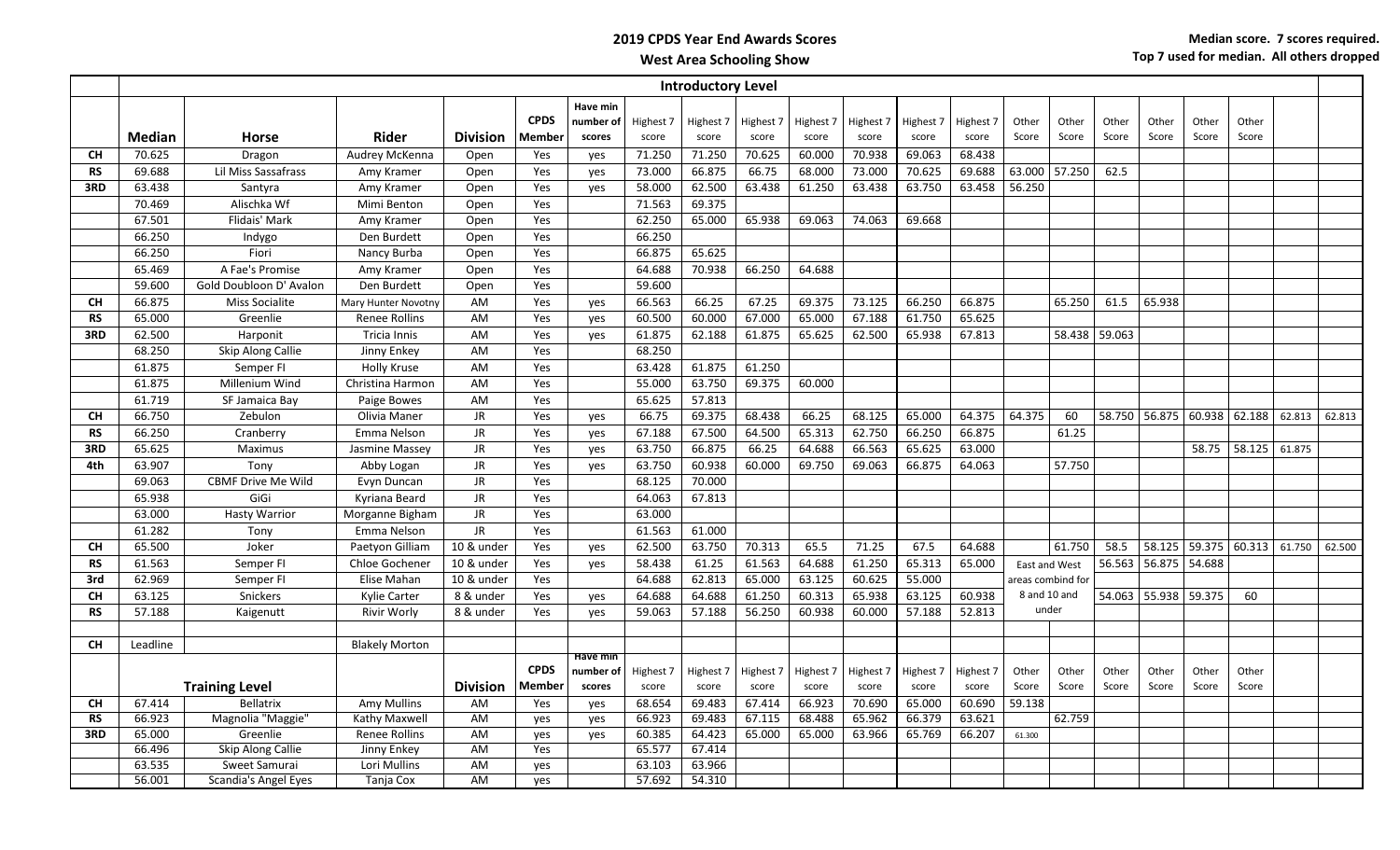|           |        |                             |                        |                 |             | Have min  |           |           |           |           |           |           |           |        |               |       |       |       |       |  |
|-----------|--------|-----------------------------|------------------------|-----------------|-------------|-----------|-----------|-----------|-----------|-----------|-----------|-----------|-----------|--------|---------------|-------|-------|-------|-------|--|
|           |        |                             |                        |                 | <b>CPDS</b> | number of | Highest 7 | Highest 7 | Highest 7 | Highest 7 | Highest 7 | Highest 7 | Highest 7 | Other  | Other         | Other | Other | Other | Other |  |
|           |        | <b>Training Level</b>       |                        | <b>Division</b> | Member      | scores    | score     | score     | score     | score     | score     | score     | score     | Score  | Score         | Score | Score | Score | Score |  |
|           | 70.962 | <b>Barn Dance</b>           | Janelle Willams        | Open            | Yes         |           | 70.962    | 75.345    | 61.034    |           |           |           |           |        |               |       |       |       |       |  |
|           | 68.269 | Little Miss Sassafrass      | Amy Kramer             | Open            | yes         |           | 69.615    | 62.308    | 66.923    | 73.654    |           |           |           |        |               |       |       |       |       |  |
|           | 66.061 | <b>Swirl's Semper Fires</b> | Mimi Benton            | Open            | Yes         |           | 63.846    | 68.276    |           |           |           |           |           |        |               |       |       |       |       |  |
|           | 65.855 | Merlin                      | Kari Nicholw           | Open            | Yes         |           | 65.172    | 66.538    |           |           |           |           |           |        |               |       |       |       |       |  |
|           | 64.138 | Lancelot                    | Kari Nicholw           | Open            | Yes         |           | 64.138    |           |           |           |           |           |           |        |               |       |       |       |       |  |
|           | 63.077 | Indygo                      | Den Burdett            | Open            | Yes         |           | 63.077    |           |           |           |           |           |           |        |               |       |       |       |       |  |
|           | 62.301 | Reno                        | Caroline Holloway      | Open            | Yes         |           | 61.154    | 63.448    |           |           |           |           |           |        |               |       |       |       |       |  |
|           | 60.192 | Flidais' Mark               | Amy Kramer             | Open            | Yes         |           | 60.192    |           |           |           |           |           |           |        |               |       |       |       |       |  |
|           | 60.000 | Florentina                  | <b>Richal Flannery</b> | Open            | yes         |           | 60.000    |           |           |           |           |           |           |        |               |       |       |       |       |  |
|           | 59.600 | Gold Doubloon D' Avalon     | Den Burdette           | Open            | Yes         |           | 59.600    |           |           |           |           |           |           |        |               |       |       |       |       |  |
|           | 58.269 | <b>Bubba Bailey</b>         | Den Burdette           | Open            | Yes         |           | 58.269    |           |           |           |           |           |           |        |               |       |       |       |       |  |
|           | 54.038 | Santyra                     | Amy Kramer             | Open            | Yes         |           | 54.038    |           |           |           |           |           |           |        |               |       |       |       |       |  |
| <b>CH</b> | 68.276 | Florentina                  | Anna Droegemuller      | JR              | Yes         | yes       | 65.769    | 68.966    | 68.276    | 65.690    | 69.808    | 75.172    | 67.069    | 62.115 |               |       |       |       |       |  |
| RS        | 67.115 | Tony                        | Abby Logan             | JR              | yes         | yes       | 69.423    | 69.310    | 67.115    | 69.138    | 59.138    | 59.808    | 61.897    |        |               |       |       |       |       |  |
| 3RD       | 65.192 | Kaigenutt                   | Aliana Butler          | JR              | yes         | yes       | 65.192    | 65.517    | 64.808    | 66.034    | 68.966    | 63.269    | 63.276    |        |               |       |       |       |       |  |
| 4TH       | 62.500 | Sundance                    | Sienna Busking         | JR              | Yes         | yes       | 62.500    | 61.034    | 64.483    | 60.577    | 60.000    | 65.517    | 65.192    | 58.448 |               |       |       |       |       |  |
| 5TH       | 59.483 | Cranberry                   | Emma Nelson            | JR              | yes         | yes       | 60.577    | 62.115    | 59.483    | 50.577    | 62.931    | 52.759    | 58.793    |        |               |       |       |       |       |  |
|           | 65.816 | <b>Hasty Warrior</b>        | Morganne Bigham        | JR              | yes         |           | 65.769    | 67.414    | 64.423    | 65.862    |           |           |           |        |               |       |       |       |       |  |
|           | 65.517 | Checkers                    | Kyriana Beard          | JR              | Yes         |           | 65.517    |           |           |           |           |           |           |        |               |       |       |       |       |  |
|           | 64.310 | Iris                        | Chloe Patterson        | JR              | Yes         |           | 66.731    | 63.966    | 61.346    | 64.31     | 64.423    |           |           |        |               |       |       |       |       |  |
|           | 64.310 | Joker                       | Paetyon Gilliam        | JR              | yes         |           | 58.462    | 65.192    | 61.346    | 64.31     | 64.423    |           |           |        |               |       |       |       |       |  |
|           | 63.667 | <b>Sunchaser Polaris</b>    | Abby Williams          | <b>JR</b>       | yes         |           | 64.231    | 60.862    | 66.379    | 63.103    |           |           |           |        |               |       |       |       |       |  |
|           | 61.595 | Zebulon                     | Olivia Maner           | JR              | Yes         |           | 58.846    | 65.577    | 62.500    | 60.690    |           |           |           |        |               |       |       |       |       |  |
|           | 61.539 | LR Lyric                    | <b>Abby Butts</b>      | JR.             | Yes         |           | 61.525    | 61.552    |           |           |           |           |           |        |               |       |       |       |       |  |
|           | 60.577 | Tony                        | Emma Nelson            | JR              | Yes         |           | 60.577    |           |           |           |           |           |           |        |               |       |       |       |       |  |
|           | 58.793 | <b>Barbie</b>               | <b>Chloe Patterson</b> | <b>JR</b>       | <b>Yes</b>  |           | 58.793    | 57.586    | 54.483    | 71.724    | 60.345    |           |           |        |               |       |       |       |       |  |
|           |        |                             |                        |                 |             |           |           |           |           |           |           |           |           |        |               |       |       |       |       |  |
|           |        |                             |                        |                 |             | Have min  |           |           |           |           |           |           |           |        |               |       |       |       |       |  |
|           |        |                             |                        |                 | <b>CPDS</b> | number of | Highest 7 | Highest 7 | Highest 7 | Highest 7 | Highest 7 | Highest 7 | Highest 7 | Other  | Other         | Other | Other | Other | Other |  |
|           |        | <b>First Level</b>          |                        | <b>Division</b> | Member      | scores    | score     | score     | score     | score     | score     | score     | score     | Score  | Score         | Score | Score | Score | Score |  |
| CH        | 63.750 | Checkers                    | Kyrianna Beard         | JR.             | yes         | yes       | 62.069    | 61.143    | 64.716    | 63.966    | 63.75     | 63.143    | 66.389    | 53.750 |               |       |       |       |       |  |
|           | 66.636 | Lupo                        | <b>Chloe Patterson</b> | JR              | yes         |           | 68.966    | 64.306    |           |           |           |           |           |        |               |       |       |       |       |  |
|           | 64.355 | Fergie                      | Kyrianna Beard         | <b>JR</b>       | yes         |           | 64.138    | 64.571    |           |           |           |           |           |        |               |       |       |       |       |  |
|           | 60.172 | <b>Barbie</b>               | <b>Chloe Patterson</b> | <b>JR</b>       | yes         |           | 58.448    | 60.172    | 69.483    |           |           |           |           |        |               |       |       |       |       |  |
| <b>CH</b> | 64.722 | April                       | Nancy Burba            | Open            | yes         | yes       | 62.286    | 60.417    | 65.571    | 64.722    | 66.286    | 66.25     | 62.917    |        |               |       |       |       |       |  |
|           | 67.361 | Rojo Diamante               | Audrey Mckenna         | Open            | yes         |           | 66.250    | 68.472    |           |           |           |           |           |        |               |       |       |       |       |  |
|           | 66.990 | Maxed Out                   | <b>Mary Shappee</b>    | Open            | Yes         |           | 66.897    | 67.083    |           |           |           |           |           |        |               |       |       |       |       |  |
|           | 64.444 | Wie Gehtz                   | <b>Robin Hessel</b>    | Open            | yes         |           | 64.444    |           |           |           |           |           |           |        |               |       |       |       |       |  |
|           | 63.966 | Florentina                  | <b>Richal Flannery</b> | Open            | yes         |           | 63.966    |           |           |           |           |           |           |        |               |       |       |       |       |  |
|           | 62.325 | <b>OM EL Pashahn</b>        | <b>Richal Flanner</b>  | Open            | yes         |           | 63.793    | 60.857    |           |           |           |           |           |        |               |       |       |       |       |  |
| <b>CH</b> | 68.750 | Sweet Samurai               | Lori Mullin            | AM              | yes         | yes       | 70.286    | 66.379    | 70.139    | 67.369    | 65.286    | 69.143    | 68.750    | 66.207 | 62.931 63.571 |       |       |       |       |  |
|           | 64.659 | Mr. Big Stuff               | <b>Molly Ralstin</b>   | AM              | yes         |           | 65.429    | 63.889    |           |           |           |           |           |        |               |       |       |       |       |  |
|           | 64.399 | <b>Wretro Grayed WF</b>     | <b>Molly Ralstin</b>   | AM              | yes         |           | 64.655    | 64.143    | 68.889    | 61.944    |           |           |           |        |               |       |       |       |       |  |
|           | 62.242 | Magnolia "Maggie"           | <b>Kathy Maxwell</b>   | AM              | yes         |           | 62.414    | 62.069    |           |           |           |           |           |        |               |       |       |       |       |  |
|           | 61.552 | Our Serengeti               | Patricia Lynch         | AM              |             |           | 61.552    |           |           |           |           |           |           |        |               |       |       |       |       |  |
|           | 68.488 | Skip Along Callie           | Jinny Enkey            | <b>AM</b>       | Yes         |           | 68.488    |           |           |           |           |           |           |        |               |       |       |       |       |  |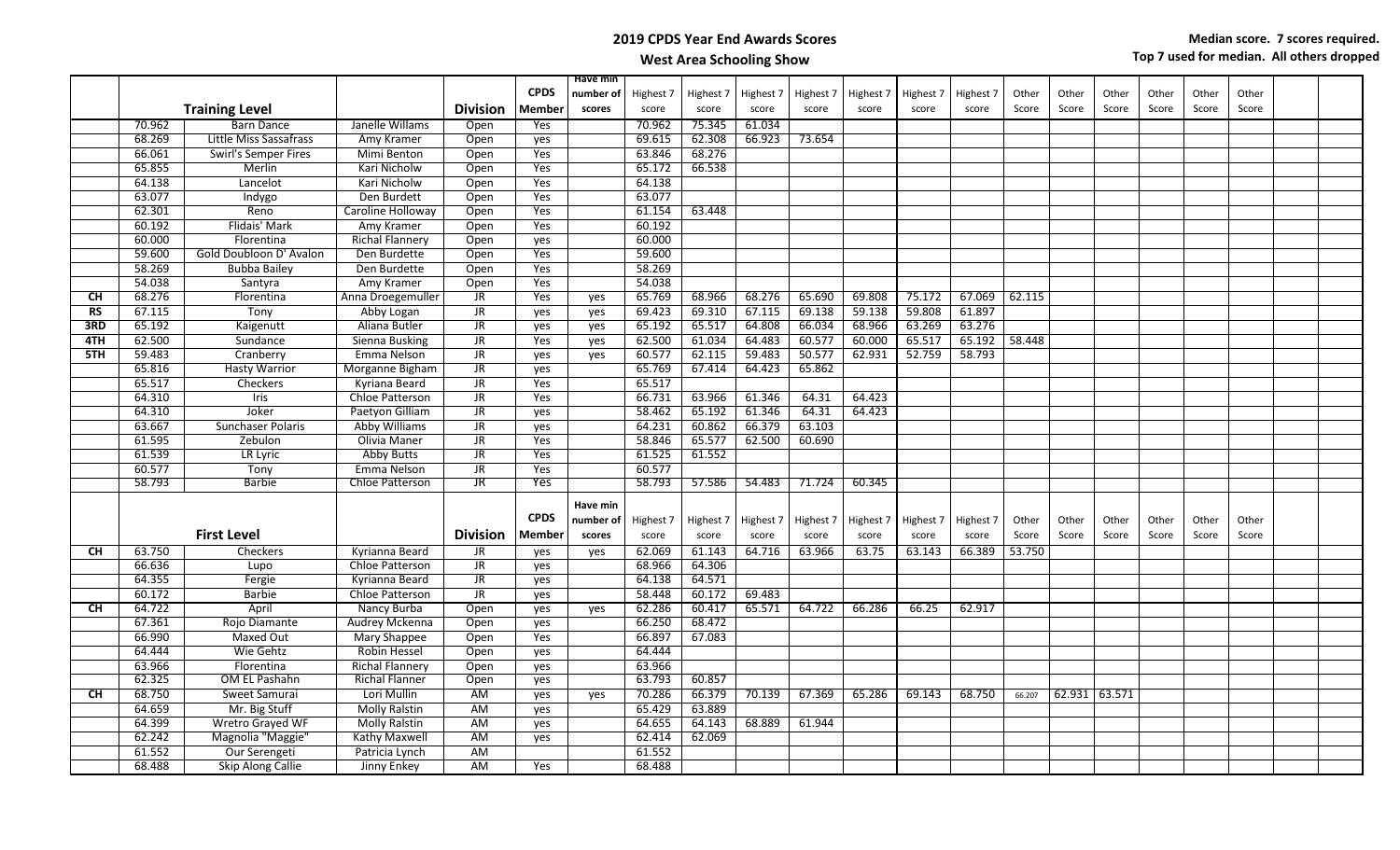|           |                     |                          |                                    |                        |             | Have min            |                    |                    |                    |                    |                    |                |                |                |                |       |                |                 |       |  |
|-----------|---------------------|--------------------------|------------------------------------|------------------------|-------------|---------------------|--------------------|--------------------|--------------------|--------------------|--------------------|----------------|----------------|----------------|----------------|-------|----------------|-----------------|-------|--|
|           |                     |                          |                                    |                        | <b>CPDS</b> | number of           | Highest 7          | Highest 7          | Highest 7          | Highest 7          | Highest 7          | Highest 7      | Highest 7      | Other          | Other          | Other | Other          | Other           | Other |  |
|           | <b>Second Level</b> |                          |                                    | <b>Division</b>        | Member      | scores              | score              | score              | score              | score              | score              | score          | score          | Score          | Score          | Score | Score          | Score           | Score |  |
|           | 66.355<br>65.476    | Dior WF<br>Wie Gehtz     | <b>Mimi Benton</b><br>Robin Hessel | Open<br>Open           | yes         |                     | 65.952<br>65.476   | 66.757             |                    |                    |                    |                |                |                |                |       |                |                 |       |  |
|           | 65.256              | Rojo Diamante            | Audrey Mckenna                     | Open                   | yes         |                     | 67.297             | 63.214             |                    |                    |                    |                |                |                |                |       |                |                 |       |  |
|           | 62.024              | Constatijn               | Katie Edsall                       | Open                   | yes<br>yes  |                     | 62.024             |                    |                    |                    |                    |                |                |                |                |       |                |                 |       |  |
|           | 64.655              | <b>Wretro Grayed WF</b>  | <b>Molly Ralstin</b>               | AM                     |             |                     | 64.655             | 67.383             | 57.568             |                    |                    |                |                |                |                |       |                |                 |       |  |
|           | 55.811              | Mocha                    | Joanna Bartlett                    | <b>AM</b>              | yes<br>yes  |                     | 54.054             | 57.568             |                    |                    |                    |                |                |                |                |       |                |                 |       |  |
| <b>CH</b> | 64.595              | Lupo                     | <b>Chloe Patterson</b>             | JR                     | yes         | yes                 | 64.595             | 60.833             | 62.024             | 65.676             | 66.786             | 69.690         | 62.162         |                |                |       |                |                 |       |  |
|           | 61.870              | LR Ami Twilight          | Olivia Mauldin                     | $\overline{\text{J}R}$ | yes         |                     | 61.098             | 61.578             | 63.690             | 62.162             |                    |                |                |                |                |       |                |                 |       |  |
|           | 58.108              | <b>Checkers</b>          | Kyrianna Beard                     | $\overline{\text{JR}}$ | yes         |                     | 58.108             |                    |                    |                    |                    |                |                |                |                |       |                |                 |       |  |
|           |                     |                          |                                    |                        |             |                     |                    |                    |                    |                    |                    |                |                |                |                |       |                |                 |       |  |
|           |                     |                          |                                    |                        |             | Have min            |                    |                    |                    |                    |                    |                |                |                |                |       |                |                 |       |  |
|           |                     |                          |                                    |                        | <b>CPDS</b> | number of           | Highest 7          | Highest 7          | Highest 7          | Highest 7          | Highest 7          | Highest 7      | Highest 7      | Other          | Other          | Other | Other          | Other           | Other |  |
|           |                     | <b>Third Level</b>       |                                    | <b>Division</b>        | Member      | scores              | score              | score              | score              | score              | score              | score          | score          | Score          | Score          | Score | Score          | Score           | Score |  |
| <b>CH</b> | 61.000              | <b>Won Direction</b>     | Courney Vaughn                     | AM                     | yes         | yes                 | 66.486             | 60.000             | 66.622             | 61.081             | 61                 | 61.486         | 61.081         |                | 58.250         | 60    | 59.189         | $60.125$ 52.375 |       |  |
|           | 64.865              | Corona                   | LeeAnn Alf                         | AM                     | yes         |                     | 64.865             |                    |                    |                    |                    |                |                |                |                |       |                |                 |       |  |
|           | 60.135              | Casanova Kiss            | <b>Beth Circle</b>                 | AM                     | yes         |                     | 60.135             |                    |                    |                    |                    |                |                |                |                |       |                |                 |       |  |
|           | 61.282              | Deer Park Echoing Lark   | <b>Hensley Moses</b>               | JR                     | yes         |                     | 57.703             | 58.375             | 64.189             | 64.250             |                    |                |                |                |                |       |                |                 |       |  |
|           | 55.497              | LR Ami Twilight          | Olivia Mauldin                     | <b>JR</b>              | yes         |                     | 53.243             | 57.750             |                    |                    |                    |                |                |                |                |       |                |                 |       |  |
|           | 57.432              | Lupo                     | <b>Chloe Patterson</b>             | $\overline{\text{IR}}$ | yes         |                     | 57.432             |                    |                    |                    |                    |                |                |                |                |       |                |                 |       |  |
|           | 63.724              | D'Ormonde                | Audrey McKenna                     | Open                   | yes         |                     | 62.973             | 64.474             |                    |                    |                    |                |                |                |                |       |                |                 |       |  |
|           |                     |                          |                                    |                        |             | Have min            |                    |                    |                    |                    |                    |                |                |                |                |       |                |                 |       |  |
|           |                     |                          |                                    |                        | <b>CPDS</b> | number of           | Highest 7          | Highest 7          | Highest 7          | Highest 7          | Highest 7          | Highest 7      | Highest 7      | Other          | Other          | Other | Other          | Other           | Other |  |
|           |                     | <b>Fourth Level</b>      |                                    | <b>Division</b>        | Member      | scores              | score              | score              | score              | score              | score              | score          | score          | Score          | Score          | Score | Score          | Score           | Score |  |
|           | 64.487              | JC Kelly of Texel        | Nancy Litsch                       | AM                     | yes         |                     | 64.231             | 65.513             | 64.487             |                    |                    |                |                |                |                |       |                |                 |       |  |
|           | 61.218              | <b>Big Ben Hancock</b>   | Nancy Etycheson                    | AM                     | yes         |                     | 62.821             | 61.923             | 58.462             | 60.513             |                    |                |                |                |                |       |                |                 |       |  |
|           | 59.605              | Lust in the Wind         | Holly Luke                         | AM                     | yes         |                     | 57.895             | 55.132             | 63.421             | 59.605             | 65.526             |                |                |                |                |       |                |                 |       |  |
|           | 62.105              | Roundabout               | Tamera Mayo                        | AM                     | yes         |                     | 62.105             |                    |                    |                    |                    |                |                |                |                |       |                |                 |       |  |
|           |                     |                          |                                    |                        |             | Have min            |                    |                    |                    |                    |                    |                |                |                |                |       |                |                 |       |  |
|           |                     |                          |                                    |                        | <b>CPDS</b> | number of           | Highest 5          | Highest 5          | Highest 5          | Highest 5          | Highest 5          | Other          | Other          | Other          | Other          | Other | Other          | Other           | Other |  |
|           |                     | <b>FEI</b>               |                                    | <b>Division</b>        | Member      | scores              | score              | score              | score              | score              | score              | Score          | Score          | Score          | Score          | Score | Score          | Score           | Score |  |
|           | 58.088              | Piloot                   | Jana Howell                        | Amateur                | yes         |                     | 58.088             |                    |                    |                    |                    |                |                |                |                |       |                |                 |       |  |
|           | 60.441              | JC Kelly of Texel        | Nancy Litsch                       | AM                     | ves         |                     | 58.529             | 62.353             |                    |                    |                    |                |                |                |                |       |                |                 |       |  |
|           | 63.236              | Casa Blanca              | Chris Cashel                       | Amateur                | yes         |                     | 61.765             | 64.706             |                    |                    |                    |                |                |                |                |       |                |                 |       |  |
|           | 62.206              | Vashti                   | <b>Kristin Knutson</b>             | Open                   | yes         |                     | 62.206             |                    |                    |                    |                    |                |                |                |                |       |                |                 |       |  |
|           |                     |                          |                                    |                        |             |                     |                    |                    |                    |                    |                    |                |                |                |                |       |                |                 |       |  |
|           |                     |                          |                                    |                        | <b>CPDS</b> | Have min            |                    |                    |                    |                    |                    |                |                |                |                | Other |                |                 | Other |  |
|           |                     | <b>Musical Freestyle</b> |                                    | <b>Division</b>        | Member      | number of<br>scores | Highest 5<br>score | Highest 5<br>score | Highest 5<br>score | Highest 5<br>score | Highest 5<br>score | Other<br>Score | Other<br>Score | Other<br>Score | Other<br>Score | Score | Other<br>Score | Other<br>Score  | Score |  |
| <b>CH</b> | 69.333              | Clair NAF Sport          |                                    |                        |             |                     | 72                 | 69                 | 70.833             | 69.333             | 59.667             |                |                |                |                |       |                |                 |       |  |
|           | 73.000              | <b>Mantreh Sport</b>     | Tamera Mayo                        |                        | yes<br>yes  | yes                 | 73.000             | 67.200             | 74.833             |                    |                    |                |                |                |                |       |                |                 |       |  |
|           | 68.375              |                          |                                    |                        |             |                     | 68.375             |                    |                    |                    |                    |                |                |                |                |       |                |                 |       |  |
|           |                     | Gallant Prince von G     | Patty Couch                        |                        | yes         |                     |                    |                    |                    |                    |                    |                |                |                |                |       |                |                 |       |  |
|           | 68.133              | Roundabout               | Tamera Mayo                        | AM                     | ves         |                     | 68.133             |                    |                    |                    |                    |                |                |                |                |       |                |                 |       |  |